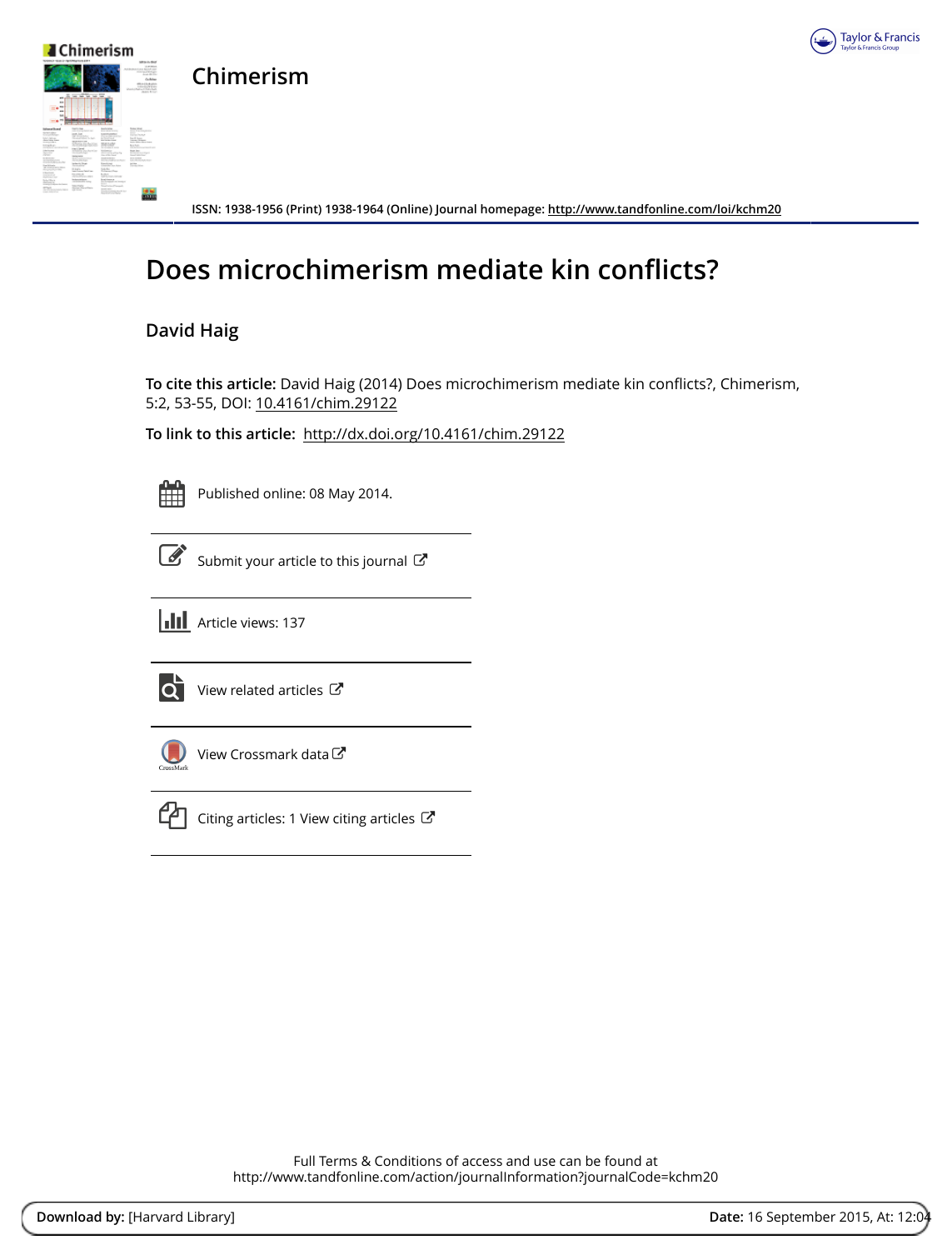## **Does microchimerism mediate kin conflicts?**

David Haig Department of Organismic and Evolutionary Biology; Harvard University; Cambridge, MA USA

**Keywords:** breast cancer, inclusive fitness, infertility, interbirth intervals, kin conflict, microchimerism

Correspondence to: David Haig; Email: dhaig@oeb.harvard.edu

Submitted: 04/18/2014;

Revised: 05/03/2014;

Accepted: 05/06/2014

Published Online: 05/08/2014

http://dx.doi.org/10.4161/chim.29122

Addendum to: Haig D. Interbirth intervals: Intrafamilial, intragenomic and intrasomatic conflict. Evol Med Public Health 2014; 2014:12-7; PMID:24480612; http://dx.doi.org/10.1093/emph/ eou002

**Fetal microchimerism (FMc) is predicted to promote the fitness of the fetus and maternal microchimerism (MMc) to promote the fitness of the mother. Offspring and mothers benefit from each other's health. Therefore, microchimeric cells should usually not be harmful to their host. However, the evolutionary interests of mothers and offspring diverge when there is competition among siblings for maternal investment. Fetal cells in mothers' bodies could benefit their own offspring at the expense of its sibs by promoting lactogenesis or by extending the interbirth interval. Maternal cells in fetal bodies could benefit from the suppression of sibling rivalry. Non-inherited haplotypes in MMc or sibling microchimerism (SMc) gain no direct benefit from their hosts' health and could be associated with substantial detrimental effects. Exact microschimetive (FMe)** is pre-<br>integraing pharometers, of distiputions kin distribute is and material microchimetive from the chination has a<br>reacted little at entropy was developed by  $\frac{1}{2}$  and mother of the<br>i

Fetal cells colonize maternal bodies during pregnancy and maternal cells colonize fetal bodies. The engrafted cell populations can persist for the remainder of the mothers' and offspring's lives. Moreover, the presence in a woman's body of her mother's cells (maternal microchimerism/MMc) and her offspring's cells (fetal microchimerism/FMc) raises the possibility of secondary engraftment. Fetuses could feasibly be colonized by cells derived from maternal grandmothers or older sibs (sibling microchimerism/SMc), perhaps even by cells of great grandmothers and matrilineal aunts and uncles (tertiary engraftment). As a result, most human bodies contain cells derived from two or more related genetic individuals. This

intriguing phenomenon, of ubiquitous kin chimerism, has attracted little attention from evolutionary biologists even though inclusive fitness theory was developed to explain the evolution of interactions among kin.1 A recent paper has taken a first step toward addressing this neglect.<sup>2</sup>

Gene expression is subject to selection not only for its effects on the individual in which the gene is expressed but also for its effects on other individuals who carry copies of the same gene. Inclusive fitness sums the effects of gene expression on all individuals whose fitness is affected weighted by their probability of carrying a copy of the responsible gene. From this perspective, engrafted cells are subject to natural selection for their effects on the inclusive fitness of their donor not their host.<sup>3</sup> Mother and child have a mutual interest in each other's well-being because a child's fitness is enhanced by having a healthy mother and a mother's fitness by the production of healthy offspring. Natural selection will therefore tend to eliminate negative effects of FMc and MMc on host health and favor positive effects.

An important caveat should be mentioned. All genes of an infant benefit from maternal health, even though some genes are absent from the mother, because all genes benefit from the mother's care of the infant. By contrast, only those of a mother's genes inherited by an infant benefit from that infant's survival. The effects of a non-inherited maternal haplotype (NIMH) on an offspring's fitness are irrelevant to the propagation of that haplotype except in so far as these effects have consequences for other individuals who carry the haplotype. Thus, an NIMH would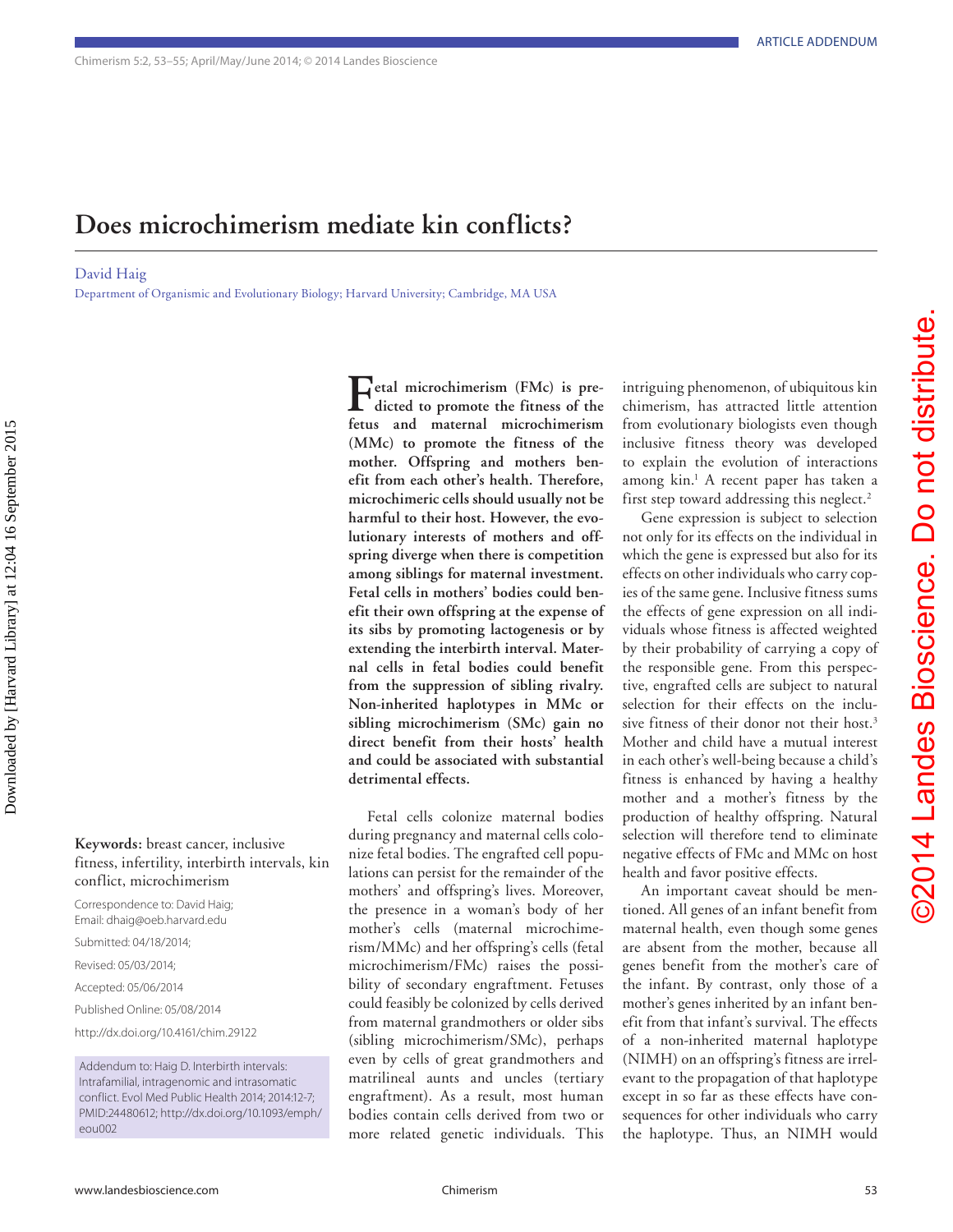increase in frequency if it caused the early demise of embryos without its copies if this sped the conception of replacement embryos with its copies.<sup>4</sup> Such an embryocidal effect could occur across the maternal-fetal interface or be mediated by MMc within fetal bodies. Parallel arguments apply to the effects of non-inherited sibling haplotypes, either mediated by FMc in the mother's body or by SMc in the bodies of younger sibs.

"Spiteful" effects of NIMHs are strongly disfavored by natural selection if the effects are also experienced by offspring that inherit the haplotype. Therefore, effects of maternal genes that do not discriminate between offspring with and without their copies should promote the health of all offspring because each offspring has an equal chance of inheriting a maternal gene's copies. Most maternal effects are likely to be of this benign type because of the rarity of genetic "self-recognition" and because natural selection at unlinked loci will tend to suppress haplotypic nepotism. The discussion that follows will assume maternal genes have non-discriminatory effects.

Siblings share genes. Therefore, genes of offspring benefit from a mother's continued reproduction. Maternal genes of an offspring obtain this inclusive fitness benefit from all of the mother's future offspring whereas paternal genes benefit from full-sibs but not from half-sibs sired by different fathers. The evolutionary interests of mothers and offspring are not identical, however, because natural selection favors offspring who value themselves more highly than their sibs.<sup>5</sup> Genes expressed in offspring will favor maternal investment in their own offspring relative to its sibs whereas genes expressed in mothers will favor allocation of care and attention to whichever offspring gains the greatest benefit. Thus, genes expressed in mothers (or MMc) will evolve to maximize the mother's number of surviving offspring whereas genes expressed in offspring (or FMc) will evolve to favor their own offspring's survival even at some greater cost to its sibs.

MMc might benefit mothers by reducing offspring demands, perhaps favoring a more sleepy and compliant child, or by reducing sibling rivalry and promoting sibling solidarity. FMc creates the possibility that mother–offspring conflict and sibling rivalry can be played out within the mother's body.2 There are many ways that FMc could benefit fetuses prenatally, including mobilization of maternal reserves for use by the fetus, but there are fewer ways that FMc could cause mothers to discriminate postnatally in favor of the microchimeric cells' own offspring.

One route for postnatal manipulation of mothers would be for FMc to promote differentiation of alveolar epithelium in the maternal breast, or to inhibit mammary involution, thereby enhancing and maintaining the milk supply for the suckling infant.<sup>2</sup> By the production of growth or differentiation factors, a relatively small number of fetal cells could have a large effect on mammary differentiation and function. Consistent with this possibility, cells with Y chromosomes are commonly found in human breasts.<sup>6,7</sup> These cells could contribute to protection against breast cancer if their effects on lobular differentiation were to reduce the pool of mammary stem cells. An area for future study is the relation between microchimerism and inflammatory disorders of the breast. Expression of inflammation-associated genes is upregulated in parous breasts for at least a decade after pregnancy<sup>8</sup> and gigantomastia and sclerosing lymphocytic lobulitis are associated with autoimmune disease.<sup>9,10</sup> spectral different interest of the collection of the collection in mappen cells have colled with the collection of the collection of the collection of the collection of the collection of the collection of the collection o

Longer delays until the birth of a subsequent child reduce child mortality under conditions of resource scarcity.<sup>11</sup> Thus, FMc could benefit infants by delaying the birth of a younger sib.2 There are multiple possible scenarios: fetal cells in the maternal breast could promote lactogenesis and longer duration of lactational amenorrhea (see above); fetal cells in the maternal ovary could interfere with ovulation; or fetal cells in the maternal endometrium could interfere with implantation of subsequent embryos. A recent study found foreign cells in the endometrium of parous women $12$  and FMc is more readily detected in women who have experienced a pregnancy loss.<sup>13</sup> Discriminatory effects of maternal or paternal haplotypes of FMc against subsequent embryos that do not inherit their copies are worth consideration.2

A key question is whether immigrant cells perform specialized functions in host bodies or simply behave as they would in their body of origin. If cells do not distinguish between resident and immigrant roles, then cellular functions will be subject to selection on their average effects in the two roles weighted by the strength of selection in each role. Functions in the resident role would tend to predominate because resident cells vastly outnumber immigrant cells. If, on the other hand, immigrant cells have evolved specialist functions, then these functions would be expected to promote the fitness of the genetic individual from whom the cells originated. Microchimerism is an evolutionarily ancient phenomenon that has been detected in humans, monkeys, mice, rats, pigs, cattle, and dogs.<sup>14-18</sup> There has been ample time for the evolution of specialist functions.

### **Disclosure of Potential Conflicts of Interest**

No potential conflicts of interest were disclosed.

#### **References**

- 1. Gardner A, West SA, Wild G. The genetical theory of kin selection. J Evol Biol 2011;<br>24:1020-43; PMID:21371156; http://dx.doi. 24:1020-43; PMID:21371156; org/10.1111/j.1420-9101.2011.02236.x
- Haig D. Interbirth intervals: intrafamilial, intragenomic, and intrasomatic conflict. Evol Med Pub Health 2014: 12–17.
- 3. Haig D. What is a marmoset? Am J Primatol 1999; 49:285-96; PMID:10553958; http://dx.doi.org/10.1002/(SICI)1098- 2345(199912)49:4<285::AID-AJP1>3.0.CO;2-X
- Haig D. Gestational drive and the green-bearded placenta. Proc Natl Acad Sci U S A 1996; 93:6547- 51; PMID:8692853; http://dx.doi.org/10.1073/ pnas.93.13.6547
- 5. Trivers RL. Parent-offspring conflict. Am Zool 1974; 14:249-64
- 6. Gadi VK. Fetal microchimerism in breast from women with and without breast cancer. Breast Cancer Res Treat 2010; 121:241-4; PMID:19768535; http:// dx.doi.org/10.1007/s10549-009-0548-1
- 7. Dhimolea E, Denes V, Lakk M, Al-Bazzaz S, Aziz-Zaman S, Pilichowska M, Geck P. High male chimerism in the female breast shows quantitative links with cancer. Int J Cancer 2013; 133:835-42;<br>PMID:23390035; http://dx.doi.org/10.1002/ http://dx.doi.org/10.1002/ ijc.28077
- 8. Asztalos S, Gann PH, Hayes MK, Nonn L, Beam CA, Dai Y, Wiley EL, Tonetti DA. Gene expression patterns in the human breast after pregnancy. Cancer Prev Res (Phila) 2010; 3:301-11; PMID:20179293; http:// dx.doi.org/10.1158/1940-6207.CAPR-09-0069
- 9. Touraine P, Youssef N, Alyanakian MA, Lechat X, Balleyguier C, Duflos C, Dib A, May A, Carel JC, Laborde K, et al. Breast inflammatory gigantomastia in a context of immune-mediated diseases. J Clin Endocrinol Metab 2005; 90:5287-94;<br>PMID:15972574: http://dx.doi.org/10.1210/ http://dx.doi.org/10.1210/ jc.2005-0642